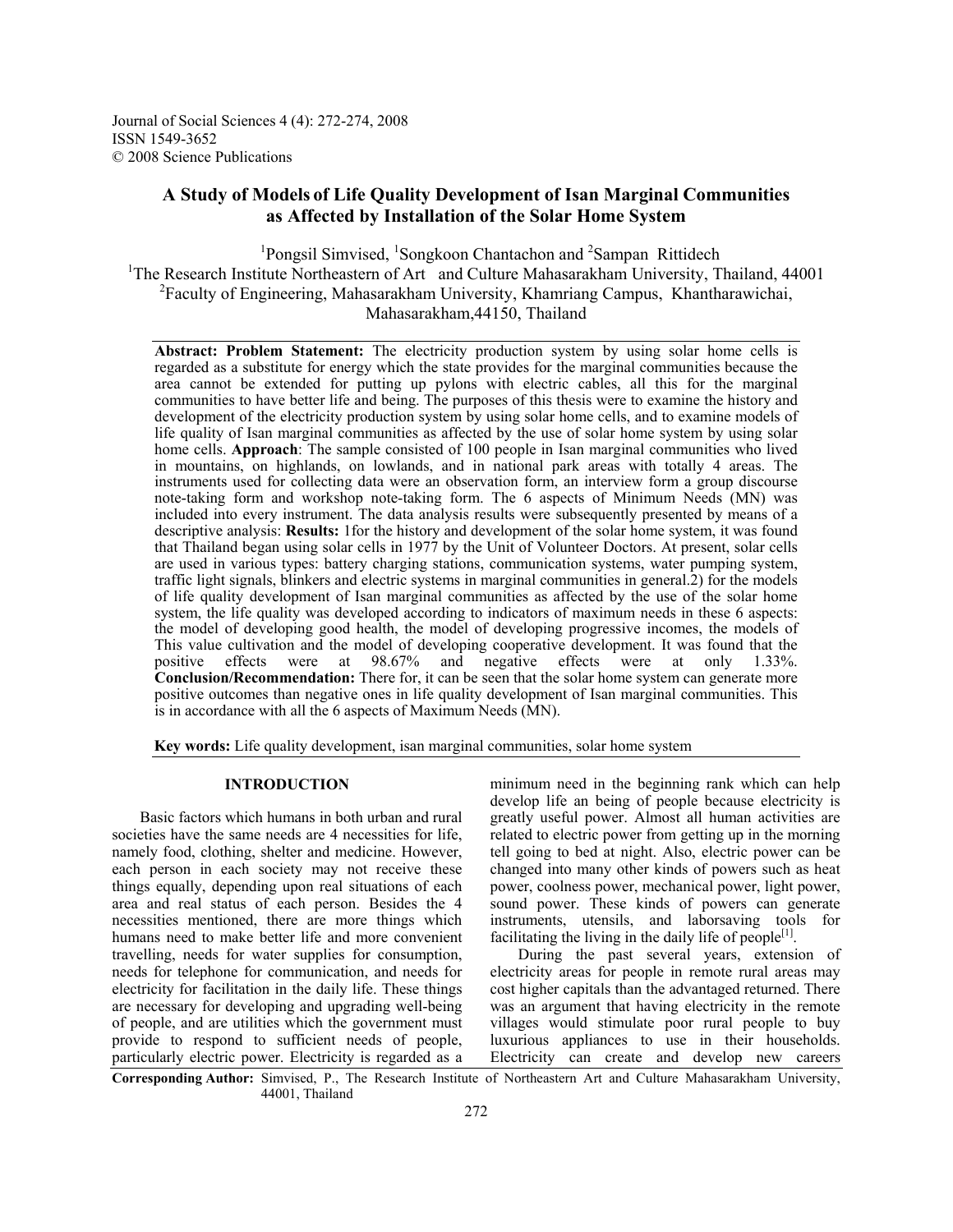including different production activities at villages. When there are careers to do in their villages, When they have jobs to do at their villages, it will be unnecessary for these rural people to move to work in towns. When they work at their villages and live close to their families, the life quality will also become better<sup>[1]</sup>. As for marginal communities or remote rural communities, there are no roads to access them, or there are inconvenient paths or they are in the forbidden areas. In these areas electric pillars cannot be put up for electric wire. So the government has had a policy for bringing in the solar home system instead of the electric system for these people to have electricity. This system can be used with 2 10-watt fluorescent lamps and a 14 inch television set for 4 hours per day. This can help the villagers have better life quality at a certain level.

 This study selected Isan marginal community areas as representatives of communities for providing data to respond appropriately to research questions and to completely achieve the research purposes. The areas selected were Isan marginal communities where the solar home system was installed.

 Thus the researcher as one of the personnel in the state agency realizes the importance of these problems of Isan marginal communities where there is no regular electricity. No electricity can cause many different problems such as social, economic, educational, sanitary, cultural and environmental problems. Accordingly, they have no light to perform activities at night; they cannot receive information; they lack necessary things for consumption; they do not have sufficient incomes, and others. If the problems mentioned a re not urgently solved, the life quality of people in Isan marginal communities will develop slowly and cannot overtake the global changes. Therefore, in order to obtain the answers to the research questions in this study of the models of developing life quality of Isan marginal communities as affected by the use of the solar home system, the researcher conducted this study to obtain a guideline and to implement the guideline in agencies or organizations involved in developing life quality of people in other different areas to be efficient in urgency in the future.

**Purposes and objective:** The purposes of this were to examine the history and development of the electricity production system by using solar home cells and to examine models of life quality of Isan marginal communities as affected by the use of solar home system by using solar home cells.

#### **MATERIALS AND METHODS**

**Population and Sample:** The sample consisted of 100 people in Isan marginal communities who lived in

mountains, on highlands, on lowlands and in national park areas with totally 4 areas.

**Instruments:** The instruments used for collecting data were an observation form, an interview form, a group discourse note-taking form and workshop note-taking form. The 6 aspects of Minimum Need (MN) was included into every instrument.

**Data analysis:** The data analysis results were subsequently presented by means of a descriptive analysis.

## **RESULTS**

The results of the study were as follows:

- For the history and development of the solar home system, it was found that Thailand began using solar cells in 1977 by the Unit of Volunteer Doctors. At present solar cells are used in various types: battery charging stations, communication systems water pumping system, traffic light signals, blinkers and electric systems in marginal communities in general
- For the models of life quality development of Isan marginal communities as affected by the use of the solar home system, the life quality was developed according t indicators of maximum needs in these 6 aspect: the model of developing good health, the model of developing progressive incomes, the model of Thai value cultivation and the model of developing cooperative development. It was found that the positive effects were at 98.67% and negative effects were at only 1.33%

### **DISCUSSION**

The results of the study were discussed as follow:

For the history and development of the solar home system, it was found that humans used sunlight to produce electricity power by using solar cells for the first time in 1954 by using with aircrafts and satellites. Later, they used solar cells on the earth. Japan has been continuously developing solar cells and using them the most in the world. In 2005 throughout the world, 1,460 megawatts of solar cells were used. It has been expected that in 2020 the solar cells to be used will increase to 140,000 megawatts. For Thailand, the Unit of Volunteer Doctors is the first group who use solar cells. In 1977 they use solar cells for facilitation in daily duty, especially their duty in remote rural areas. At present, solar cells are used throughout Thailand in carious types 0.80% of households in remote rural